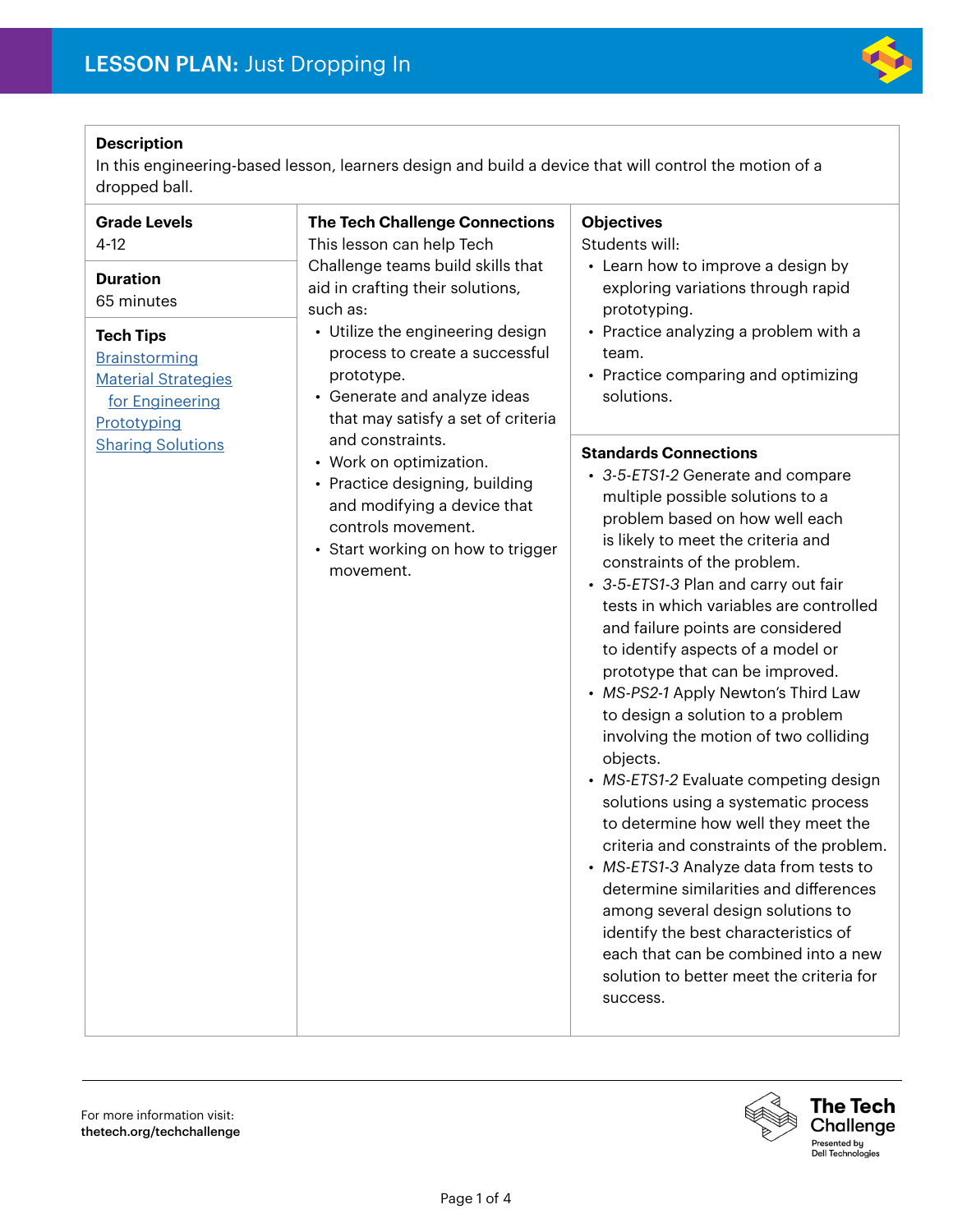

# **Grade level modifications**

Design challenges can be modified to suit younger/less experienced and older/more experienced learners. General suggestions:

- 1. For older students, add additional criteria to the challenge with the [Challenge Cards](#page-4-0) provided. These also allow groups to work at different rates and continue to be challenged even after they are successful with one challenge. Introduce Challenge 1 and Challenge 2 at the beginning of the lesson and have them work on them simultaneously. Have different balls out for use in the challenge, or have them use the most difficult for each challenge (e.g., tennis ball for Challenge 1, whiffle ball for Challenge 2).
- 2. For younger or less experienced learners, have them only do one challenge in a class period so they have more time for building and iteration. Give them only one type of ball to work with (a golf ball is the best starter for Challenge 1, tennis ball for Challenge 2).

### **Materials**

- Binder clips (60)
- Clothespins (30)
- Coffee filters (50)
- Corks (50)
- Foam sheets (30)
- Foil sheets (30)
- Paper bowls (30)
- Paper clips (100)
- Paper plates (30)
- Paper towel tubes (20)
- Pipe cleaners (100)
- Popsicle sticks/Craft sticks (100)
- Rubber bands (100)
- Straws (50)
- Twist ties (50)
- Variety of balls (3 4 of each: ping pong, whiffle, golf, tennis, racquet) or 1 per team if everyone is using the same type of ball

We leave tape and glue off this list on purpose. Forgoing tape and glue will allow for rapid iteration of designs. This also will allow you to recycle and reuse materials for another session.

### **Test Area**

- 36" circular area on a soft surface (carpet, rug)
- 36" circular area on hard surface (wood, tile, linoleum, cement)
- 2 step stools (for dropping devices optional)

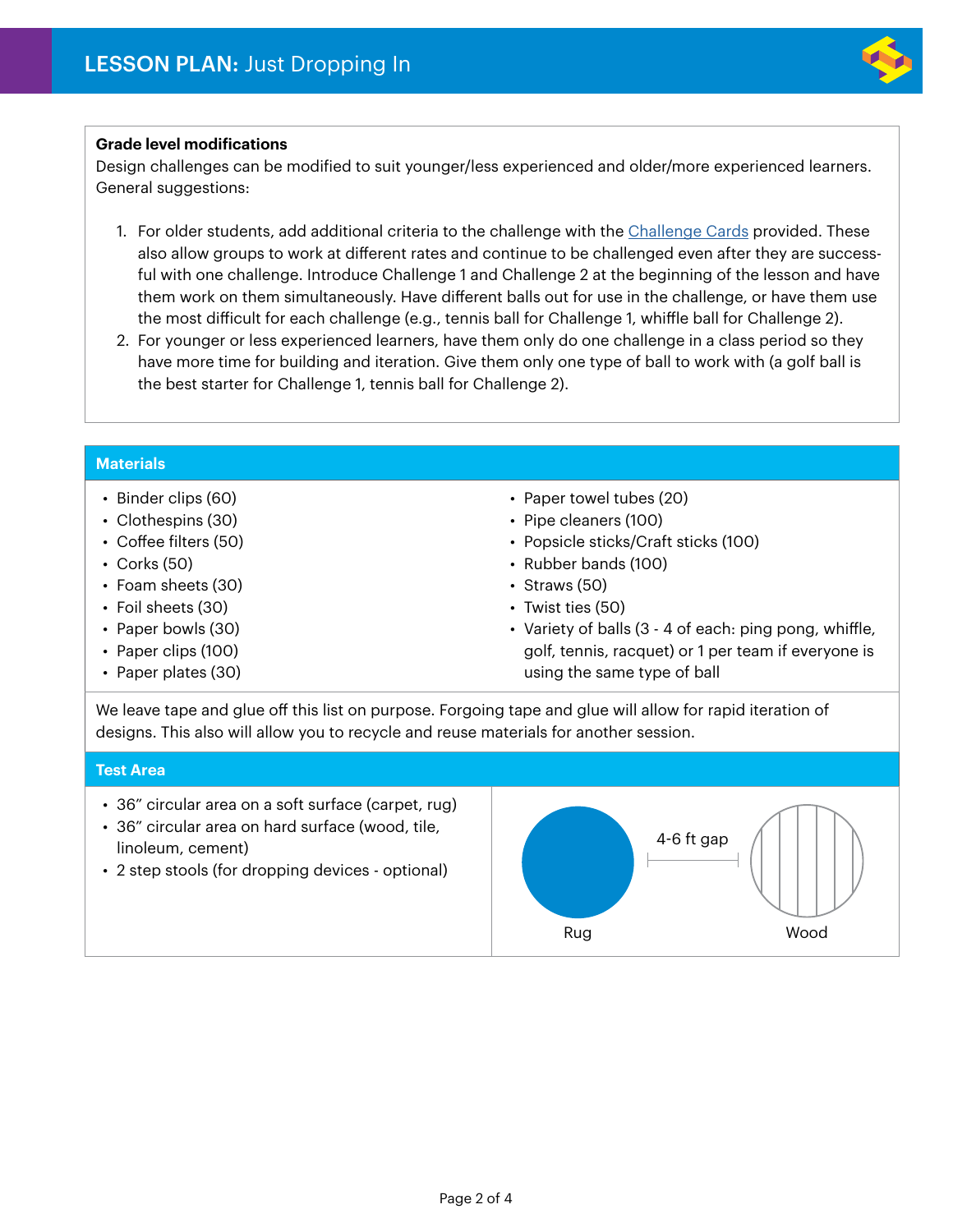

# **Prep**

Collect, organize and set up materials. See Tech Tip: [Materials Strategies for Engineering Design.](https://drive.google.com/file/d/1Wf315NMdZyQplhiVbikWoTkI3zShvvDR/view)

- Build a solution (or solutions) yourself, with other educators or kids you know. This will give you practice with the materials and tools to be able to anticipate student questions.
- Set up Test Area

### **Lesson**

1. Introduce expansion and the Design Challenge. (5 minutes)

- a. Group students in teams of 2 4.
- b. Ask learners, "Can you think of some devices that have motion or expansion triggered by impact or another action?"
	- i. Examples include: Hoberman spheres (open when mechanically pulled), parachutes (only do their job when they expand), umbrellas (super useful when expanded but can contract and be put away), airbags (only do their job when they expand), origami (uses folds to contract and convert shape) and balloons (expand with air pressure).



Hoberman Sphere

ii. Suggested wording: *For some of these, the expansion is triggered by an action, such as putting up an umbrella, a car crash triggering an airbag, or air pushing open a parachute. Today we are going to use ideas like this to design a device that either triggers motion when dropped or dampens motion when dropped.*

# 2. Introduce first Design Challenge

#### **Design Challenge 1**

Build a device that causes the ball to roll off the rug after a drop.

#### **Criteria**

- Device needs to be dropped straight down by students standing on the ground or step stool.
- Device must contain a ball.
- Ball must roll off the carpet/rug (with or without the device).

# **Constraints**

- Only the materials provided may be used.
- Device must be built in the allotted time.
- Device must be able to be carried to the Test Area.
- Device cannot be built in the Test Area.
- 3. Allow student groups to brainstorm. See Tech Tip: [Brainstorming.](https://www.thetech.org/sites/default/files/techtip_brainstorming.pdf) (5 minutes)
	- a. Let students explore the materials and have them think about the attributes of different materials. Remind them they will test, revise their designs and retest!
- 4. Have students build, test and iterate. See Tech Tip: [Prototyping.](https://drive.google.com/file/d/11AzV6wt0TKZWcuoHmJwogtuPD5Dc1xIv/view) (15 minutes)
	- a. For groups who are immediately successful, provide them with [Challenge Cards.](#page-4-0)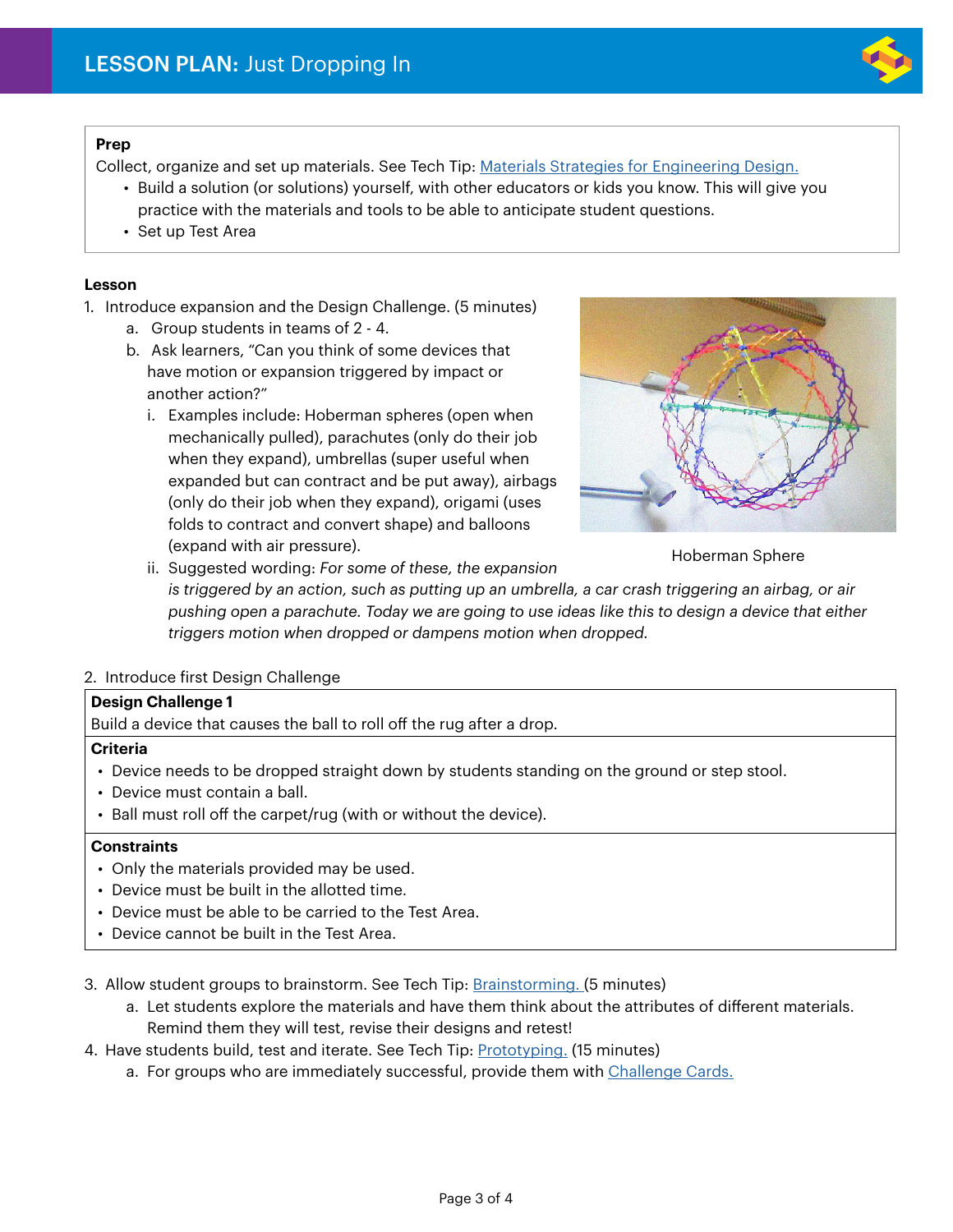

- 5. Gather the class together to share their devices. See Tech Tip: [Sharing Solutions.](https://drive.google.com/file/d/1XlIBTM4GVTfcweVbddXm9n42tjUZ8h8x/view) (10 minutes)
	- a. Have each team present their device (one team at a time).
		- i. *Tell us how your device was intended to work. After testing, what changes to your device did you make and why?*
		- ii. Students demonstrate their devices.
		- iii. Reflection: *If you had more time or materials, what would your team try next?*
	- b. Transition to Design Challenge 2: *During this design challenge, we focused on how to create movement after a drop. Now that we have some experience with the materials, let's shift to designing a device that will minimize motion.*

# **Design Challenge 2**

Build a device that keeps the ball on the wood circle.

### **Criteria**

- Device needs to be dropped straight down by students standing on the ground or step stool.
- Device must contain a ball.
- Device and ball must remain together.

### **Constraints**

- Only the materials provided may be used.
- Device must be built in the allotted time.
- Device must be able to be transported to the Test Area.
- Device cannot be built in the Test Area.
- 6. Allow teams to brainstorm. (5 minutes)
	- a. Let teams know they may modify their existing device or create a second device to complete this challenge.
- 7. Have students build, test and iterate. (15 minutes)
	- a. Provide access to the same materials as in the previous challenge.
	- b. For groups who are immediately successful, provide them with [Challenge Cards.](#page-4-0)
- 8. Gather everyone together and share out. Aside from the last question, shareout should focus on Design

# Challenge 2. (10 minutes)

- a. Have teams demonstrate their device.
	- i. Have teams share: Tell us how your device was intended to work.
	- ii. What was the key to getting it to work?
- b. Have teams share: If you had more time or materials, what would your team try next?
	- i. Did you run into any problems when testing your device?
	- ii. What changes did you make to solve these problems?
	- iii. Can you think of a real-world application for your design?
	- iv. What did you do to complete this challenge that differed from the previous challenge?